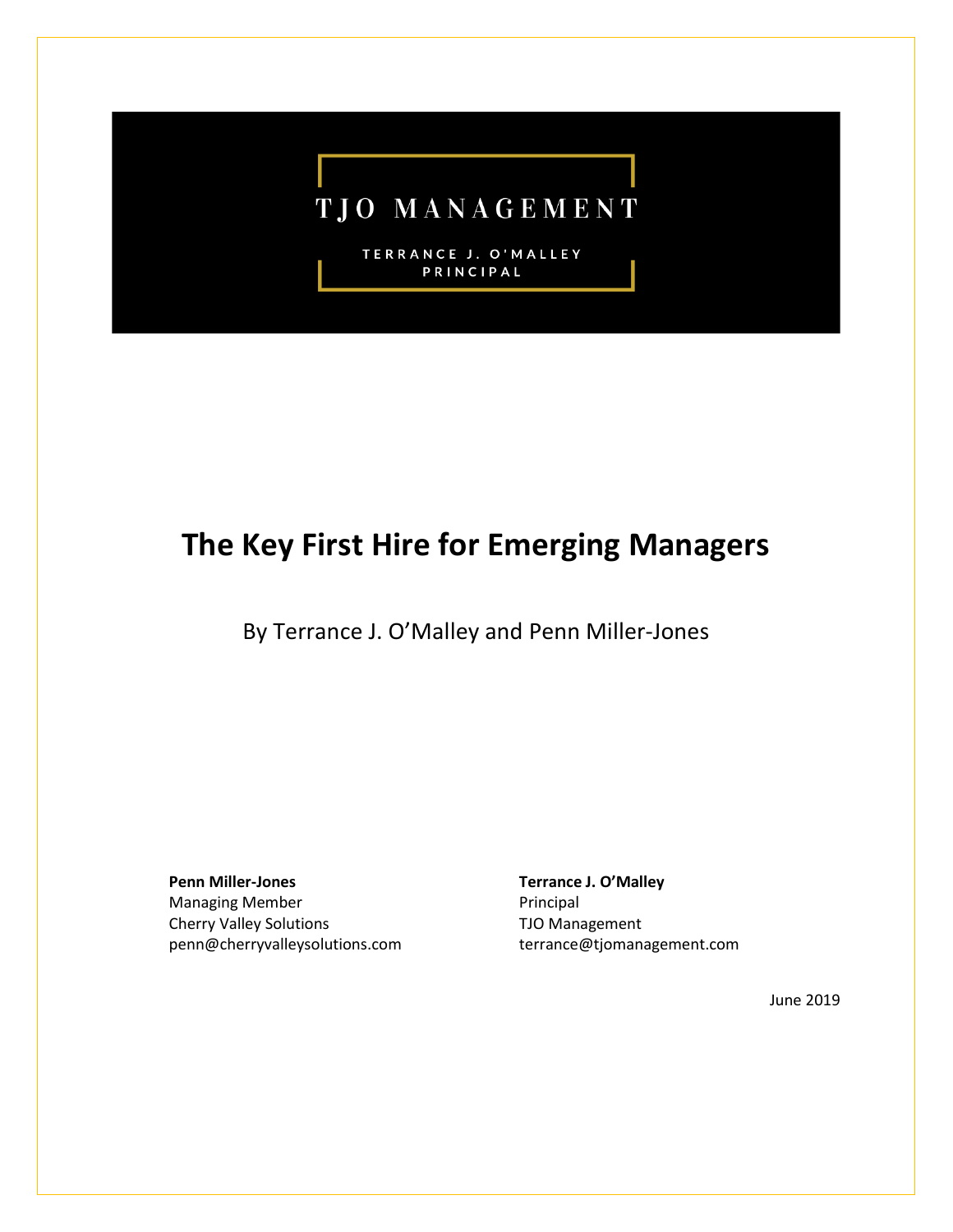#### **The Key First Hire for Emerging Managers**

#### *By Terrance J. O'Malley and Penn Miller-Jones*

Conventional wisdom holds that emerging managers must hire a Chief Financial Officer as the first non-investment professional. While there are sound reasons for this view, recent developments have led to a re-evaluation of this maxim. Key factors driving this re-evaluation include the growth of quality outsourcing options, the increasing acceptance of these solutions by investors, and a shift in desirable skills possessed by a first hire.

Alternatively, emerging managers may be better served by seeking a first hire who has a broader skill set. These skills include the ability and experience to oversee the efficient buildout of the manager's middle and back office, along with the ability to communicate the manager's vision and investment philosophy to potential investors. With a first hire who possesses these capabilities, managers will have more time to focus on their core competency - namely, managing the portfolio.

## **Origins of the Conventional Wisdom**

Like most conventional wisdom, the notion of hiring a CFO as the first non-investment professional is rooted in sound logic. In this section we consider some of the many reasons for this view.

*Limited resources*. Most emerging managers start with rather limited resources, and most of those resources are dedicated to human capital, including – quite rightly – hiring the best possible investment team. Beyond the investment team, emerging managers generally need to hire at least one professional who can effectively address some of the many tasks and operational risks associated with running a firm. With limited resources, an emerging manager is often able to initially hire only a single non-investment professional.

Copyright © 2019 TJO Management LLC and Cherry Valley Solutions

**Terrance J. O'Malley** is veteran of the alternative investment fund industry, focusing on executive functions, organizational structure, law and compliance. He has held both in-house and outside positions and advised clients and employers on a wide range of issues. Mr. O'Malley is currently the principal of TJO Management LLC and coauthor of *The Insiders' Guide to Hedge Funds – Successfully Managing the Middle and Back Office* (Wolters Kluwer).

**Penn Miller-Jones** is a Managing Member and Executive Director at Cherry Valley Solutions, a firm that offers a diverse range of outsource solutions for the alternative investment industry. He has over two decades of experience as a Prime Brokerage executive at leading brokerage firms where he focused on emerging managers, including providing assistance with the formation, expansion, and institutionalization of their businesses.

The views expressed by the authors are their own and not those of any current or prior employer.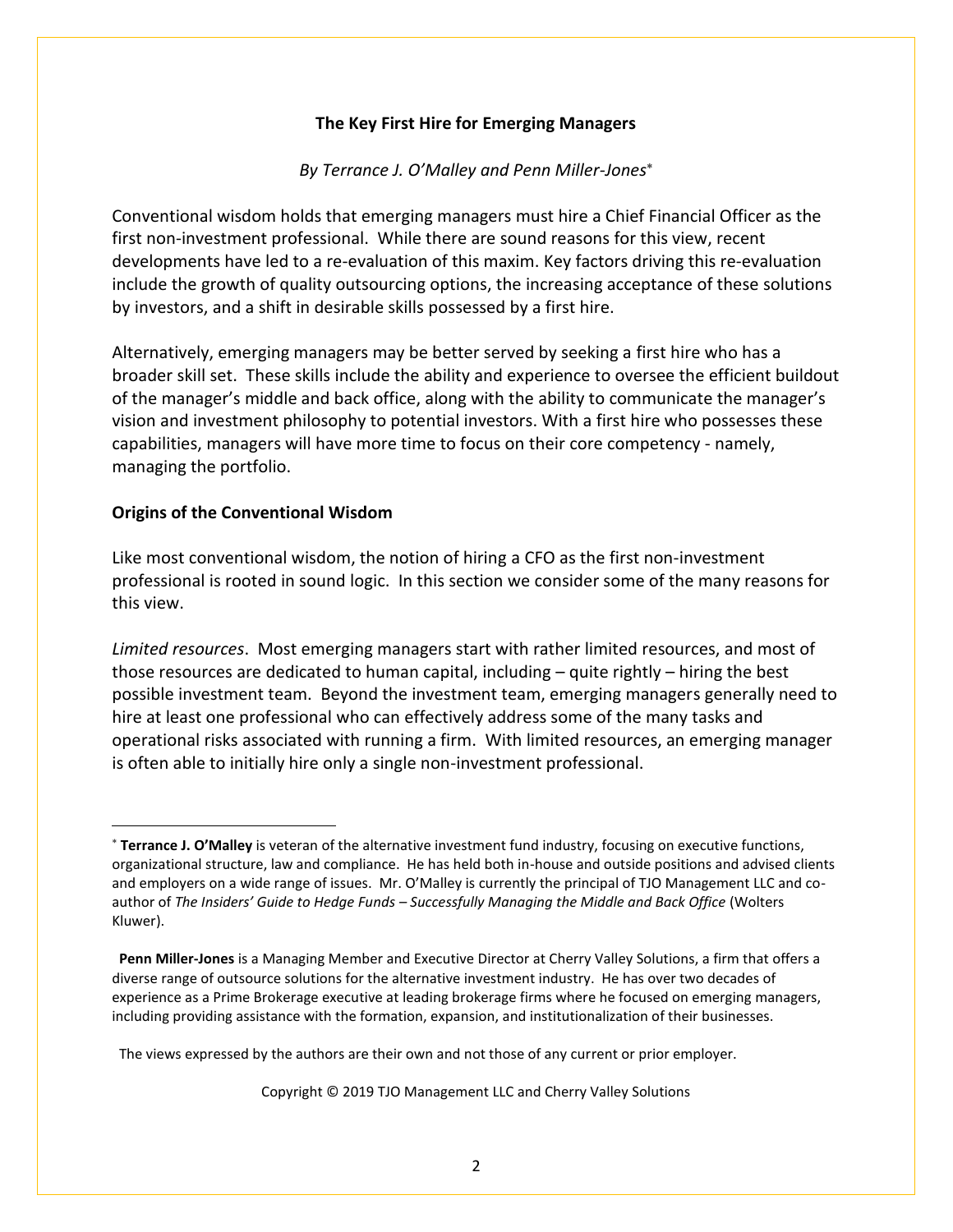*Assessment of Needs and Risks*. A critical task and corresponding risk in creating an asset management firm is the establishment of proper financial controls over the receipt and disbursement of assets, including both the fund's and the firm's cash. Someone with an accounting (or "financial") background is generally well suited to assume this task and manage this risk.

Of course, emerging managers face other critical non-investment tasks and risks, such as legal and compliance, information technology and cyber security, trading and settlement, counterparty and treasury management, business development and investor relations, public relations and human resources. However, each of these additional areas can be adequately served by outside experts (or to some extent by the investment team). Consider legal needs. Many outstanding law firms specialize in serving emerging managers. Law firms assist in structuring funds, drafting documents, negotiating agreements and providing regulatory advice. In today's market, outsourcing legal and certain compliance functions is perfectly acceptable, and in fact expected. Moreover, much of the cost of these services can be disclosed in a fund's offering documents and expensed to the fund – one less cost to the manager.

*Lack of Quality Outsourced Alternatives*. Unlike legal services, the supply of quality outsourced solutions for CFO-related functions has historically been more limited. Much of this can be traced to a reluctance on the part of investors to accept outsourced solutions. Their concerns were harder to displace when it came to delegating functions such as trade reconciliations, fund accounting and management company accounting to third parties. This reluctance to accept outsourcing also discouraged the development of third-party firms capable of offering CFO services.

*Investor Expectations*. As suggested above, many institutional allocators took a dim view of firms without a Chief Financial Officer. Some investors even refused to consider making an allocation unless a firm had a CFO. This expectation placed additional pressure on managers to first hire a CFO. Note also that while third-party fund administrators could provide certain middle and back office support, investors generally looked to the manager (or another third party) to run shadow books and records and to manage or provide oversight of the administrator.

*Conclusion*. Given the many reasons cited above, it's not surprising that conventional wisdom dictated the hiring of a CFO as the first non-investment professional. Conventional wisdom, we can add, also suggested the CFO's role could grow to manage the entire middle and back office, and hopefully without too many costly stumbles along the way. If not, managers could hire a person capable of that broader role once the firm achieved sufficient size.

### **Challenging the Conventional Wisdom**

Like most conventional wisdom, the belief in hiring a CFO as the first non-investment employee loses it prominence only slowly. In this section, we review developments over the past few years that have led to a re-evaluation of this conventional wisdom.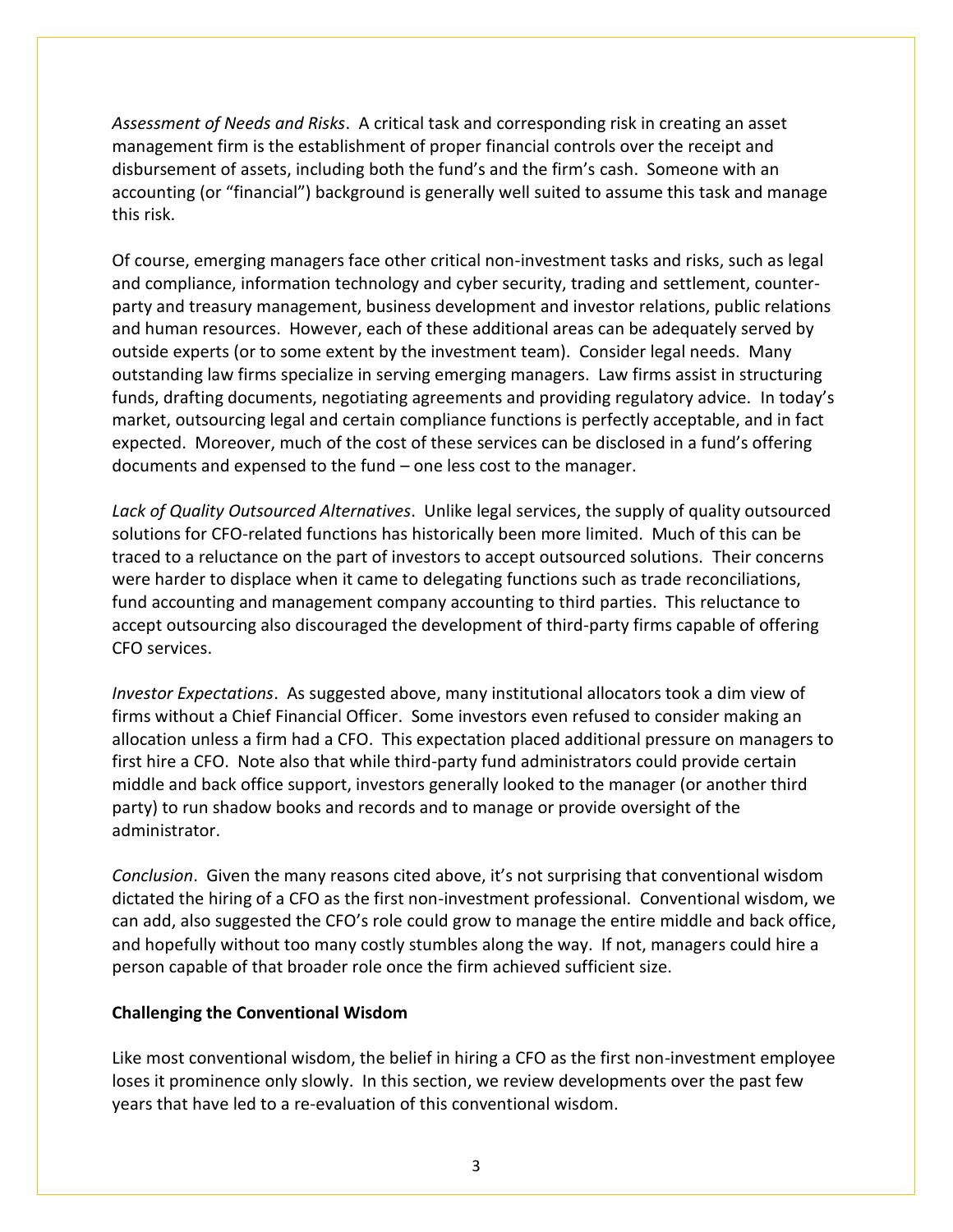*Emergence of Quality Outsourced Options*. Following a period of substantial growth in the alternative fund space, the industry has recently experienced more consolidation and even, some might say, a bit of contraction. As a result, there has been an increase in the number of highly qualified professionals, and in some instances more than the industry can employ inhouse. Moreover, many professionals who were employed at firms that have shut down and have sought a more stable environment for their next role. This environment has led to an increasing number of outsourcing firms with experienced professionals capable of filling the traditional CFO function for emerging managers.

Outsourcing firms can now offer complete middle and back office solutions to emerging and established managers alike. These firms can perform tasks such as reconciling trades, reviewing profit and loss statements, and tracking a fund's margin/buying power. They can also reconcile month-end NAVs, process fund expense payments and reconcile of capital activity.

*Straight-Through Processing and Improved Technology*. The advent of straight-through processing systems – which combine into a single system order management, portfolio management and investor-level allocation of profit and loss – now include automated reconciliation tools. The reconciliation tasks previously were managed and/or mitigated with procedures and internal controls overseen by an internal employee with accounting skills (i.e., the CFO). The new tools reconcile transactions among the system, prime brokers and administrators, and thereby eliminate most of the manual reconciliations that were previously performed in-house and which added a significant degree of operational risk. Finally, cloud computing now further allows outsourced firms to access a manager's system and thereby work with multiple managers.

*Investor Expectations*. With input from outside experts and their own operational due diligence, institutional allocators have become more accepting of the outsourced model, including the functions historically performed by an in-house CFO. An emerging manager might also agree to re-evaluate the outsourcing arrangement once the firm attains a particular asset size. Based on this commitment and on an assessment of firm needs, the manager might determine at some point to move some or all of the outsourced CFO functions in-house.

*Fee Pressures and the Realization of the Need for a Broader Skill Set*. The alternative fund industry also faces increasing costs to meet regulatory and investor expectations which, combined with growing pressure on fees, has flowed through to emerging managers and impacted their ability to hire non-investment professionals. Faced with limited options as well as increased investor and regulatory expectations, emerging managers may look to hire a noninvestment professional with a broader skill. The qualities of such an individual are described in more detail below.

*Emphasis on Capital Raising*. In recent years, capital raising has become perhaps the biggest hurdle to a successful launch and to the continuing viability of an emerging manager. This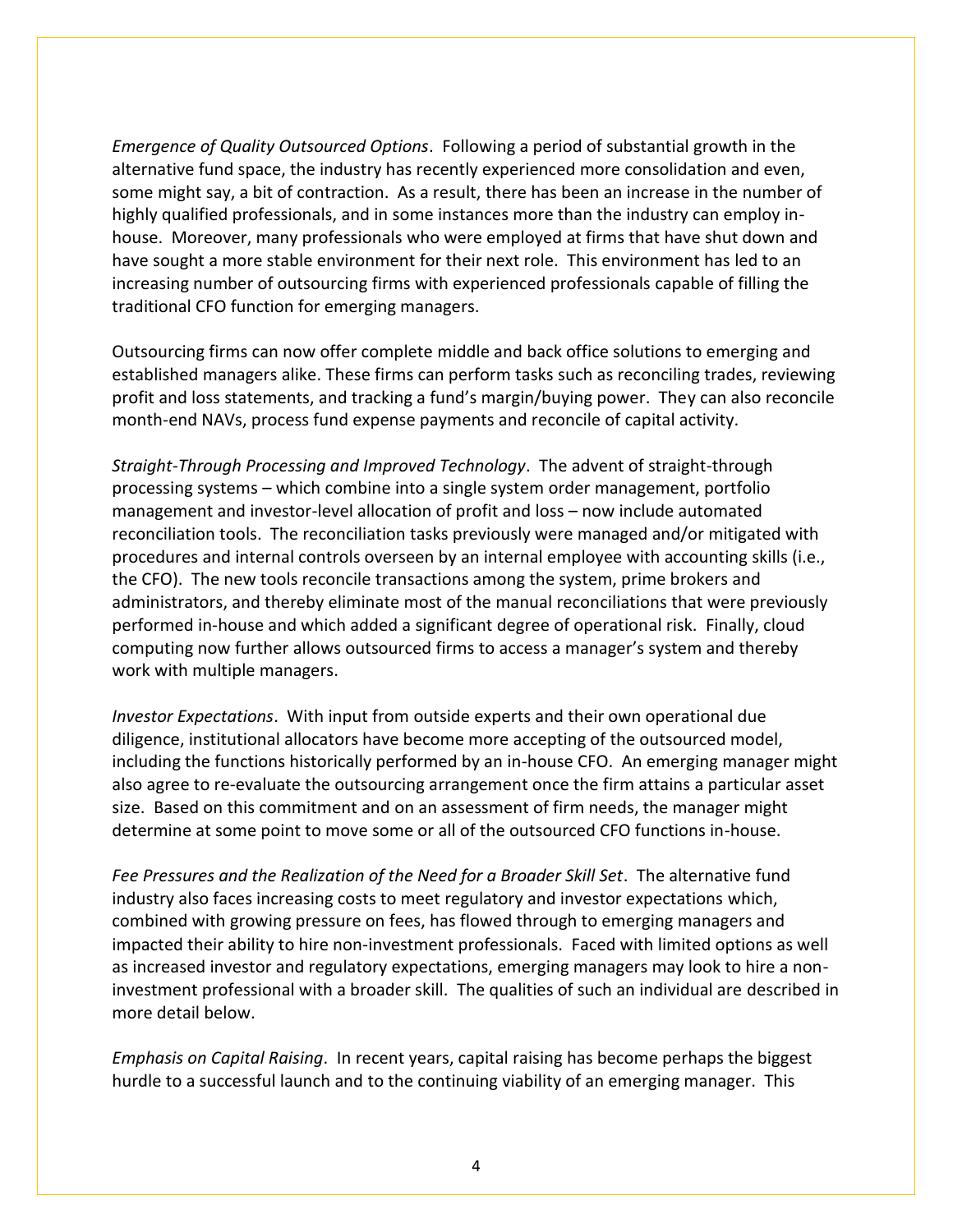environment has shifted some of the emphasis on the core skills expected from the first noninvestment hire to include some ability to interact with potential investors.

*Conclusion*. Given the many reasons cited above, the old maxim – in our view – no longer holds true. An emerging manager should consider a broader set of skills and abilities when making the first non-investment hire. The skill set should include the ability to oversee the buildout and management of the middle and back office, along with the ability to communicate effectively with potential investors.

## **The Optimal Skill Set**

The optimal skill set will vary somewhat depending on the firm's strategy, projected growth and available talent. In general, there is no "one-size-fits-all" background required of the first noninvestment hire. But certain skills are sought nonetheless. An accounting background remains a desirable skill set, as does a degree of familiarity and trust by the manager. Other beneficial backgrounds can include legal, business development, trading, operations, and even information technology. The key, however, is for the first hire to possess certain abilities which we have previously identified and are described in more detail below. These skills should enable the manager to limit the amount of time spent focusing on issues other than managing the portfolio.

*An Ability to Build Out and Oversee the Manager's Middle and Back Office*. The ability to build out and manage the middle and back office requires a number of different talents and experience. A first hire should have a high degree of knowledge about the business of running an alternative fund firm and all its component parts. This knowledge, which will help the first hire set priorities and allocate resources, is typically gained through prior experience in senior positions in the industry. A first hire also should have a working knowledge of service providers, technology and systems. This knowledge will be necessary to engage and manage necessary vendors at the buildout stage and throughout the future growth of the firm. Similarly, the first hire will need solid organizational and leadership skills to oversee key contacts at service providers – many of whom work remotely – including the quality of their deliverables and costs. Finally, a first hire also should have a good peer network, typically demonstrated by participation in industry committees and forums. The ability to seek and obtain reliable advice from peers can prove invaluable.

*An Ability to Communicate with Potential Investors*. As previously noted, raising capital remains one of the biggest hurdles to success. A first hire should have the ability to meet with potential investors and communicate the manager's vision and investment philosophy, including the reasons that differentiate the manager and that can make the investment strategy successful over an extended period of time. This ability doesn't necessarily mean that a first hire must have a limitless rolodex; there are plenty of capital introduction services that can introduce potential investors. However, a first hire should be able meet independently with potential investors, garner their interest and help screen the true lead from the merely curious. At that stage, the manager can become more involved with a potential investor.